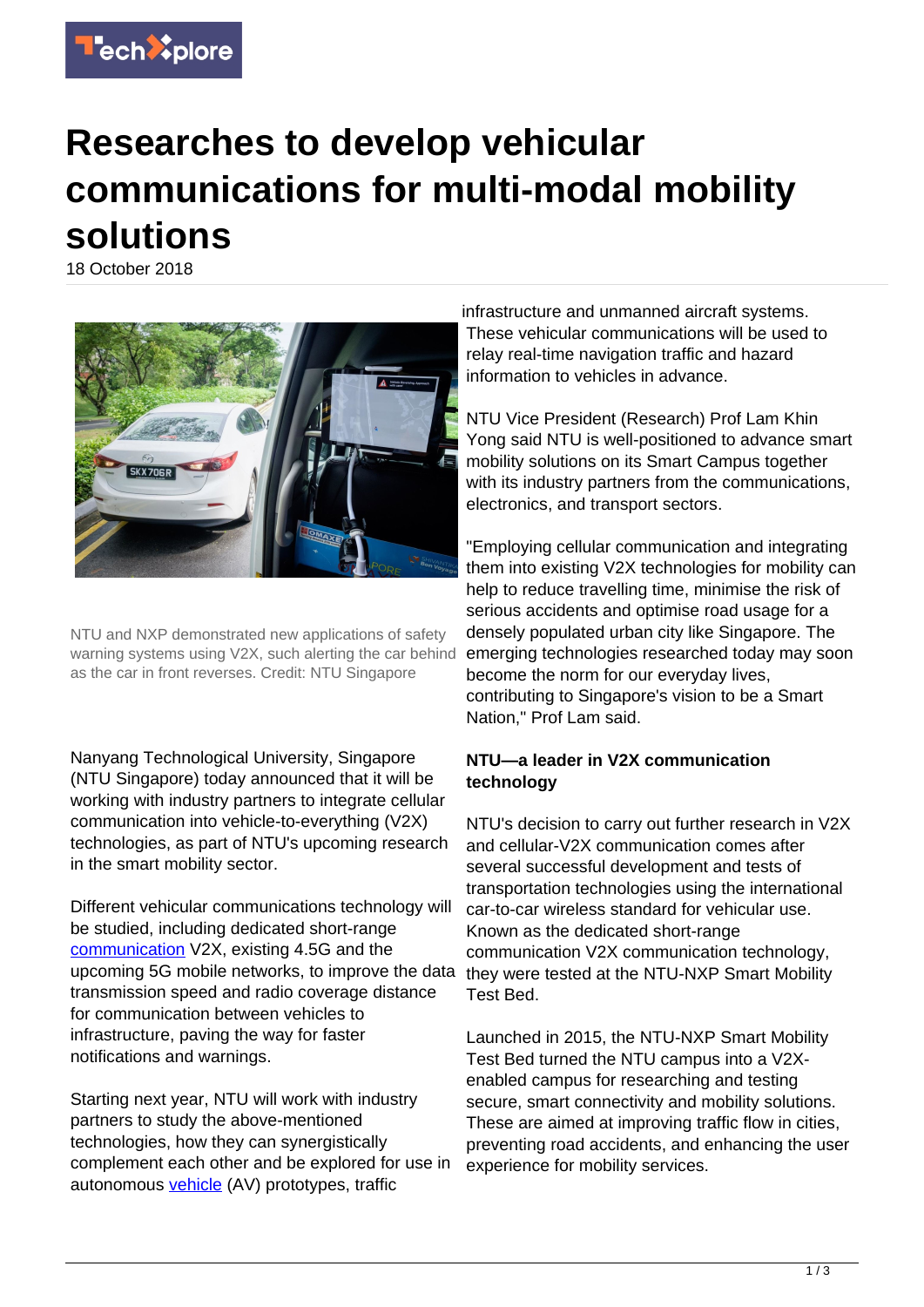



Continental, Schaeffler and NTU researchers showcased a V2X system which alerts both driver and rider when the PMD passes behind the vehicle. Credit: NTU Singapore

"Since its set-up in 2015, the NTU Smart Mobility Test Bed has been a valuable contributor to Singapore's innovation ecosystem, bringing together industry partners to co-create and commercialise V2X solutions for a safer and more efficient driving environment. EDB is delighted to support NTU in pushing the envelope on the next generation of intelligent mobility solutions, such as cellular communications for autonomous vehicles and drone air traffic management." said Mr Pee Beng Kong, Director, Singapore Economic Development Board (EDB).

Four completed research projects were showcased today.

## **Early warning system for vehicles**

An early warning system for vehicles was demonstrated today. The system gives advance warning to drivers on road hazards such as a car stopping unexpectedly or a passenger suddenly opening a vehicle door.

Such an early warning system requires a smart invehicle unit that can tap into the automotive electronics systems to detect the actions of the driver and its passengers and notify other nearby vehicles through a special car-to-car Wi-Fi signal.

## **Cellular communication for PMDs**

Also showcased at today's event is a project by NTU, Continental and Schaeffler that utilises V2X communication to connect vehicles to e-scooters or e-bikes. It allows drivers and users of personal mobility devices (PMDs) to detect one another.

Besides cellular communication technologies for vehicles on land, NTU is also working on the development of drone air traffic management via 4.5G mobile networks. This will give better localisation and positioning to the drones, as well as a smoother stream for high definition video footage.

NTU is a world leader in smart mobility solutions and has partnered top companies like Volvo, BMW Group, Blue Solutions, ST Engineering, and mobilityX, to develop innovative technologies for AVs, electric vehicles and multi-modal mobility solutions.

Provided by Nanyang Technological University